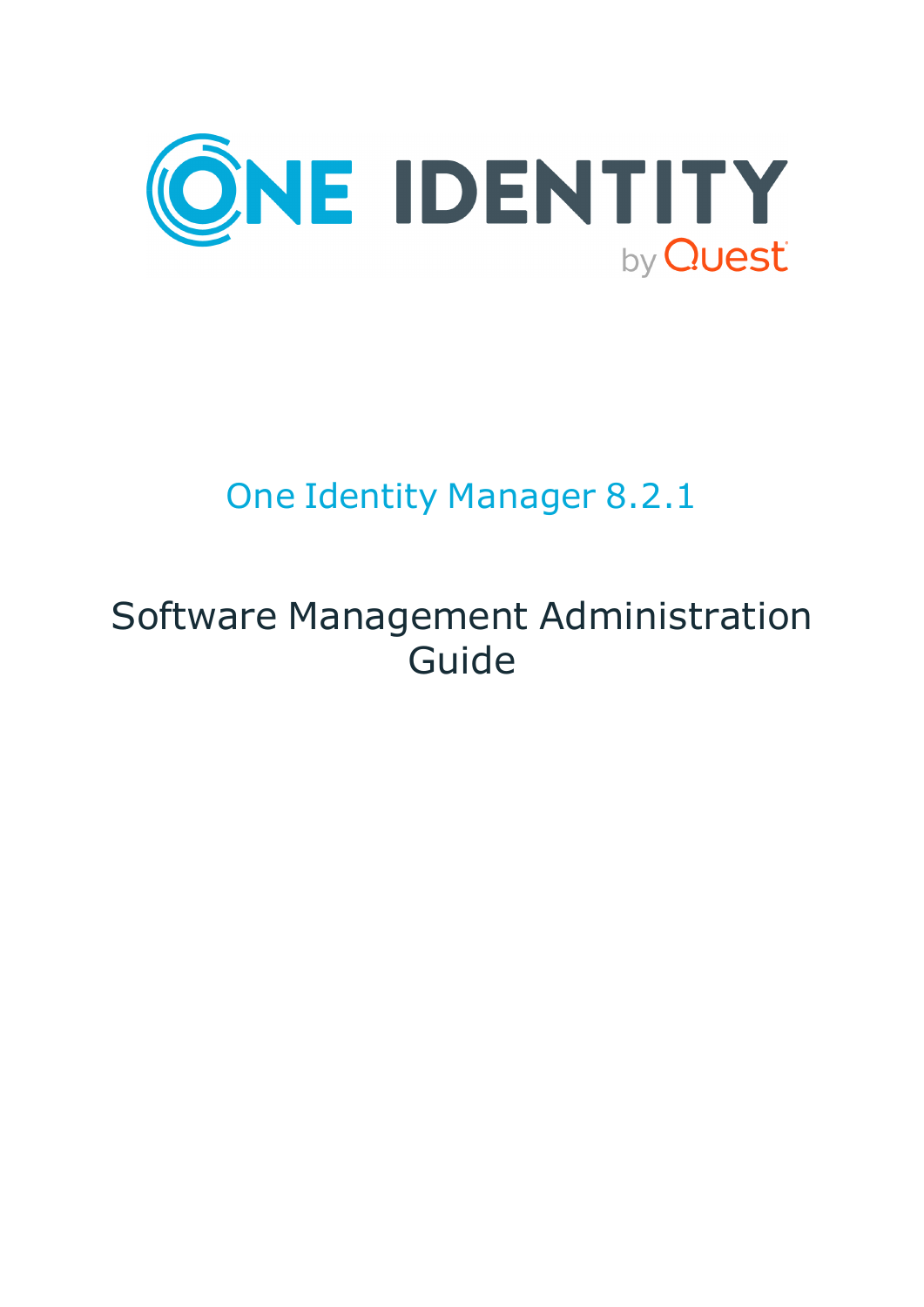#### **Copyright 2022 One Identity LLC.**

#### **ALL RIGHTS RESERVED.**

This guide contains proprietary information protected by copyright. The software described in this guide is furnished under a software license or nondisclosure agreement. This software may be used or copied only in accordance with the terms of the applicable agreement. No part of this guide may be reproduced or transmitted in any form or by any means, electronic or mechanical, including photocopying and recording for any purpose other than the purchaser's personal use without the written permission of One Identity LLC .

The information in this document is provided in connection with One Identity products. No license, express or implied, by estoppel or otherwise, to any intellectual property right is granted by this document or in connection with the sale of One Identity LLC products. EXCEPT AS SET FORTH IN THE TERMS AND CONDITIONS AS SPECIFIED IN THE LICENSE AGREEMENT FOR THIS PRODUCT, ONE IDENTITY ASSUMES NO LIABILITY WHATSOEVER AND DISCLAIMS ANY EXPRESS, IMPLIED OR STATUTORY WARRANTY RELATING TO ITS PRODUCTS INCLUDING, BUT NOT LIMITED TO, THE IMPLIED WARRANTY OF MERCHANTABILITY, FITNESS FOR A PARTICULAR PURPOSE, OR NON-INFRINGEMENT. IN NO EVENT SHALL ONE IDENTITY BE LIABLE FOR ANY DIRECT, INDIRECT, CONSEQUENTIAL, PUNITIVE, SPECIAL OR INCIDENTAL DAMAGES (INCLUDING, WITHOUT LIMITATION, DAMAGES FOR LOSS OF PROFITS, BUSINESS INTERRUPTION OR LOSS OF INFORMATION) ARISING OUT OF THE USE OR INABILITY TO USE THIS DOCUMENT, EVEN IF ONE IDENTITY HAS BEEN ADVISED OF THE POSSIBILITY OF SUCH DAMAGES. One Identity makes no representations or warranties with respect to the accuracy or completeness of the contents of this document and reserves the right to make changes to specifications and product descriptions at any time without notice. One Identity does not make any commitment to update the information contained in this document.

If you have any questions regarding your potential use of this material, contact:

One Identity LLC. Attn: LEGAL Dept 4 Polaris Way Aliso Viejo, CA 92656

Refer to our Web site ([http://www.OneIdentity.com](http://www.oneidentity.com/)) for regional and international office information.

#### **Patents**

One Identity is proud of our advanced technology. Patents and pending patents may apply to this product. For the most current information about applicable patents for this product, please visit our website at [http://www.OneIdentity.com/legal/patents.aspx](http://www.oneidentity.com/legal/patents.aspx).

#### **Trademarks**

One Identity and the One Identity logo are trademarks and registered trademarks of One Identity LLC. in the U.S.A. and other countries. For a complete list of One Identity trademarks, please visit our website at [www.OneIdentity.com/legal](http://www.oneidentity.com/legal). All other trademarks are the property of their respective owners.

#### **Legend**

**WARNING: A WARNING icon highlights a potential risk of bodily injury or property damage, for which industry-standard safety precautions are advised. This icon is often associated with electrical hazards related to hardware.**

**CAUTION: A CAUTION icon indicates potential damage to hardware or loss of data if** A **instructions are not followed.**

One Identity Manager Software Management Administration Guide Updated - 27 April 2022, 01:34 Version - 8.2.1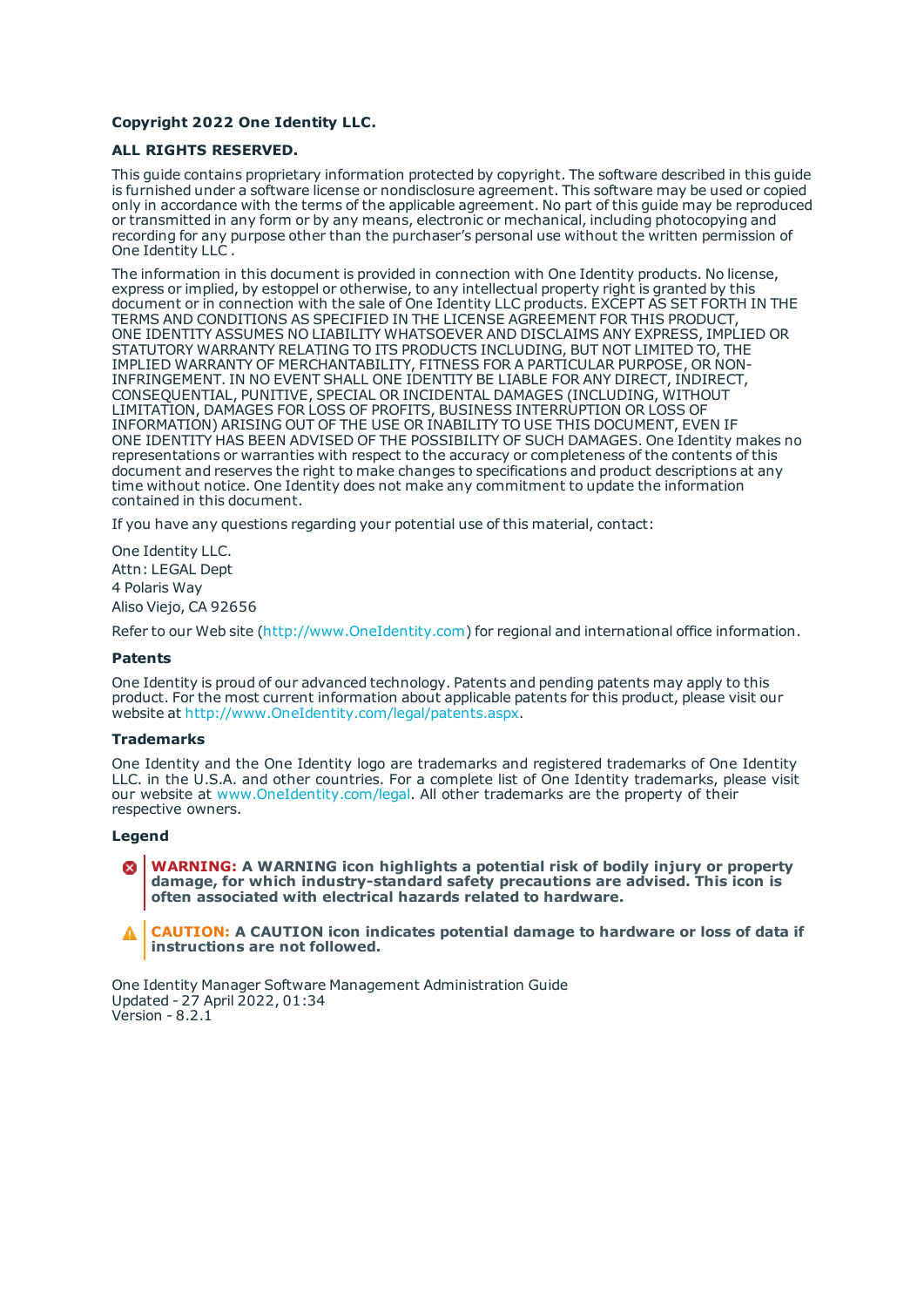## **Contents**

| Assigning software to departments, cost centers, and locations 10 |  |
|-------------------------------------------------------------------|--|
|                                                                   |  |
|                                                                   |  |
|                                                                   |  |
|                                                                   |  |
|                                                                   |  |
|                                                                   |  |
|                                                                   |  |
| Appendix: Configuration parameters for managing software  17      |  |
|                                                                   |  |
|                                                                   |  |
|                                                                   |  |
|                                                                   |  |
|                                                                   |  |

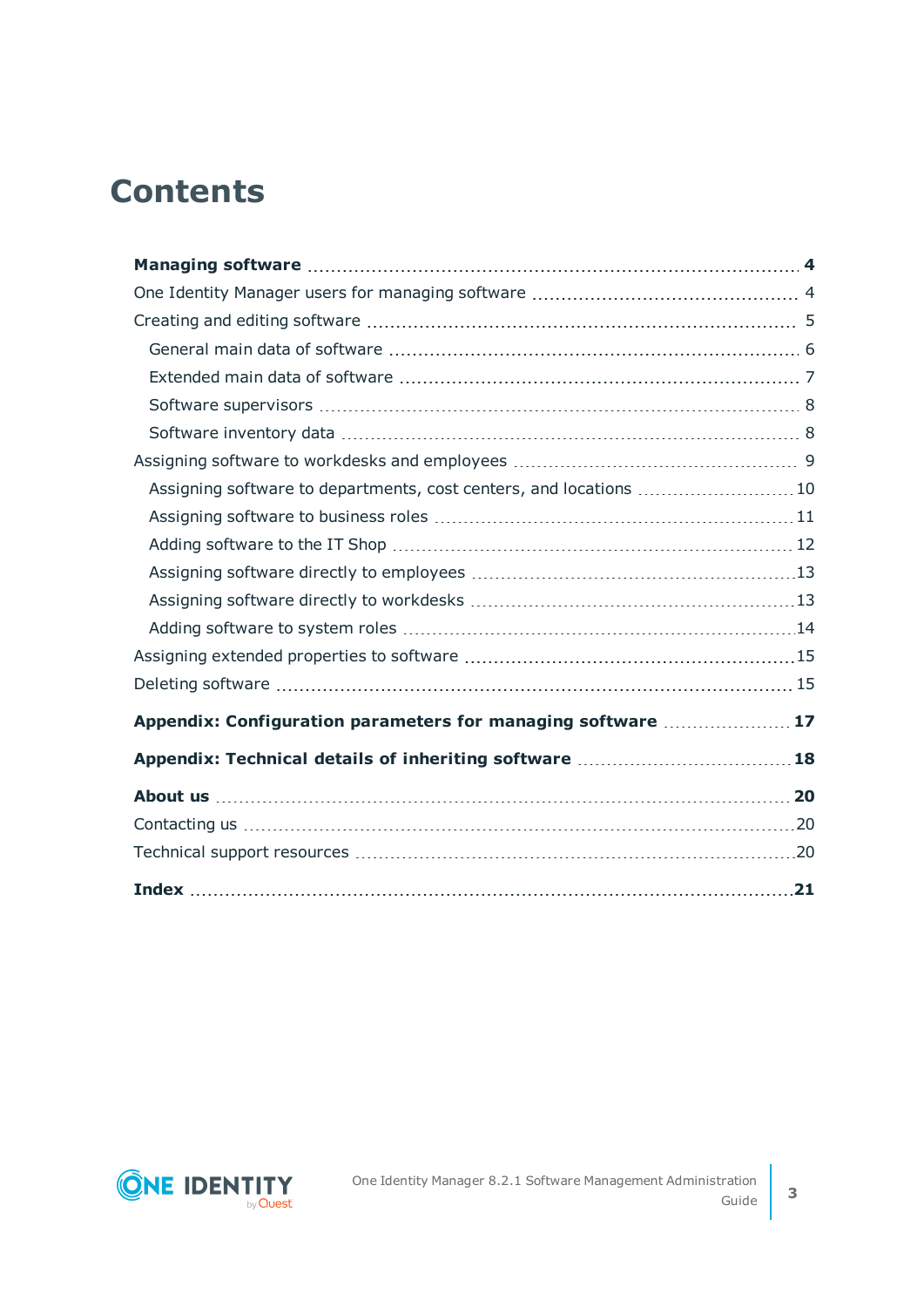## **Managing software**

<span id="page-3-0"></span>One Identity Manager allows you to manage software applications comfortably and to assign them to employees. In the Manager, individual software applications can be created and combined into software packages. The software and software packages are assigned to employees. You can make assignments directly or indirectly by assigning them to hierarchical roles. Software and software packages can be requested through the IT Shop.

NOTE: Prerequisite for the use of software management in One Identity Manager is the installation of the software management module. For more information about installing, see the *One Identity Manager Installation Guide*.

One Identity Manager components for managing software are available if the **Software | Application configuration** parameters is set.

In the Designer, check if the configuration parameter is set. Otherwise, set the configuration parameter and compile the database.

If you disable the configuration parameter at a later date, model components and scripts that are not longer required, are disabled. SQL procedures and triggers are still carried out. For more information about the behavior of preprocessor relevant configuration parameters and conditional compiling, see the *One Identity Manager Configuration Guide*.

## <span id="page-3-1"></span>**One Identity Manager users for managing software**

The following users are used for managing software.

#### **Table 1: User**

| <b>Users</b>                                | Tasks                                                                                                                                 |
|---------------------------------------------|---------------------------------------------------------------------------------------------------------------------------------------|
| One Identity<br>Manager admin-<br>istrators | One Identity Manager administrator and administrative system users<br>Administrative system users are not added to application roles. |
|                                             | One Identity Manager administrators:                                                                                                  |



One Identity Manager 8.2.1 Software Management Administration Guide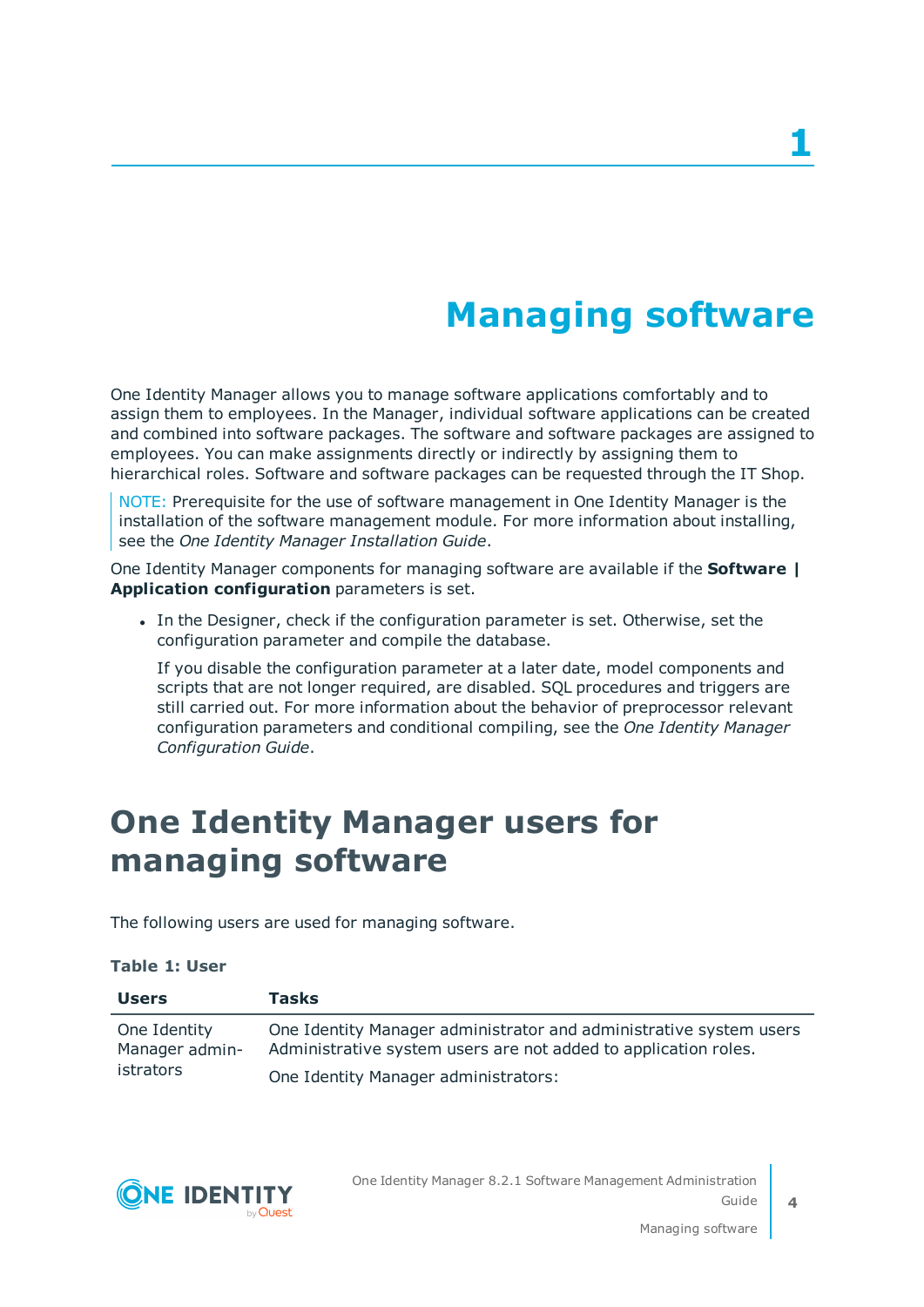| <b>Users</b> | <b>Tasks</b>                                                                                                                                                      |
|--------------|-------------------------------------------------------------------------------------------------------------------------------------------------------------------|
|              | • Create customized permissions groups for application roles for<br>role-based login to administration tools in the Designer as<br>required.                      |
|              | • Create system users and permissions groups for non role-based<br>login to administration tools in the Designer as required.                                     |
|              | • Enable or disable additional configuration parameters in the<br>Designer as required.                                                                           |
|              | • Create custom processes in the Designer as required.                                                                                                            |
|              | • Create and configure schedules as required.                                                                                                                     |
| the IT Shop  | Product owner for Product owners must be assigned to the Request & Fulfillment   IT<br><b>Shop   Product owners</b> application role or a child application role. |
|              | Users with this application role:                                                                                                                                 |
|              | • Approve through requests.                                                                                                                                       |
|              | • Edit service items and service categories under their<br>management.                                                                                            |
|              | NOTE: This application role is available if the <b>QER   ITShop</b> config-<br>uration parameter is set.                                                          |
|              | The Request & Fulfillment   IT Shop   Product owners  <br>Software default application role can be used.                                                          |

### <span id="page-4-0"></span>**Creating and editing software**

#### *To edit a software application*

- 1. In the Manager, select the **Software > Software** category.
- 2. Select the software in the result list and run the **Change main data** task.

- OR -

- Click  $\frac{1}{x}$  in the result list.
- 3. Edit the software's main data.
- 4. Save the changes.

#### **Detailed information about this topic**

- General main data of [software](#page-5-0) on page 6
- [Extended](#page-6-0) main data of software on page 7
- $\cdot$  Software [supervisors](#page-7-0) on page 8
- Software [inventory](#page-7-1) data on page 8



One Identity Manager 8.2.1 Software Management Administration Guide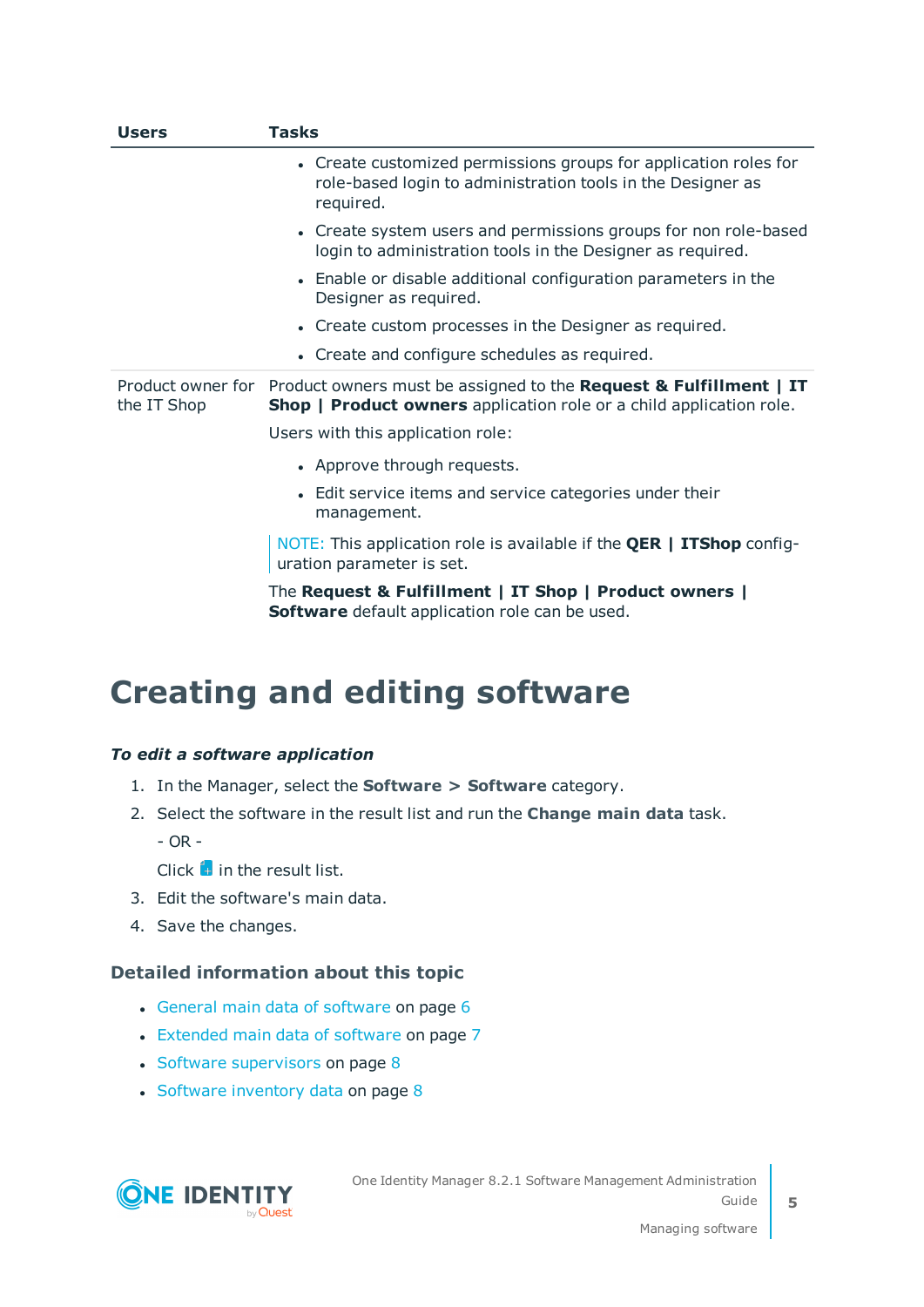## <span id="page-5-0"></span>**General main data of software**

Enter the following data on the **General** tab.

| Table 2: General main data of a software application |  |
|------------------------------------------------------|--|
|------------------------------------------------------|--|

| <b>Property</b>             | <b>Description</b>                                                                                                                                                                                                                                                                |
|-----------------------------|-----------------------------------------------------------------------------------------------------------------------------------------------------------------------------------------------------------------------------------------------------------------------------------|
| Software<br>name            | Name of the software.                                                                                                                                                                                                                                                             |
| Version                     | Version of the software.                                                                                                                                                                                                                                                          |
| Language                    | Language of the software. Languages are supplied by default as base<br>data in One Identity Manager.                                                                                                                                                                              |
| IT Shop                     | Specifies whether the software can be requested through the IT Shop.<br>This software can be requested by employees through the Web Portal<br>and granted through a defined approval process. The software can still<br>be assigned directly to employees and hierarchical roles. |
| Only for use in<br>IT Shop  | Specifies whether the software can only be requested through the IT<br>Shop. This software can be requested by employees through the Web<br>Portal and granted through a defined approval process. The software<br>may not be assigned directly to hierarchical roles.            |
| Service item                | Service item data for requesting the software through the IT Shop.                                                                                                                                                                                                                |
| Alternative<br>software     | Name of alternative software.                                                                                                                                                                                                                                                     |
| Internal<br>product name    | Internal name of the product.                                                                                                                                                                                                                                                     |
| Website                     | Manufacturer's website. Use the Visit vendor website task to open the<br>given website.                                                                                                                                                                                           |
| Link to<br>documentation    | Link to the product documentation. Use the Visit documentation<br>website task to open the given website.                                                                                                                                                                         |
| Software                    | Full name of the software with name, language, and version number.                                                                                                                                                                                                                |
| Description<br>Comment      | Text field for additional explanation.                                                                                                                                                                                                                                            |
| Dongle<br>required          | Specifies whether a dongle is required for this software to work.                                                                                                                                                                                                                 |
| Only assign to<br>workdesks | Specifies whether the software can only be assigned to workdesks. If<br>this option is not set, the software can be assigned to employees and<br>workdesks and inherited. If the option is set, the software can only be<br>assigned to and inherited by workdesks.               |

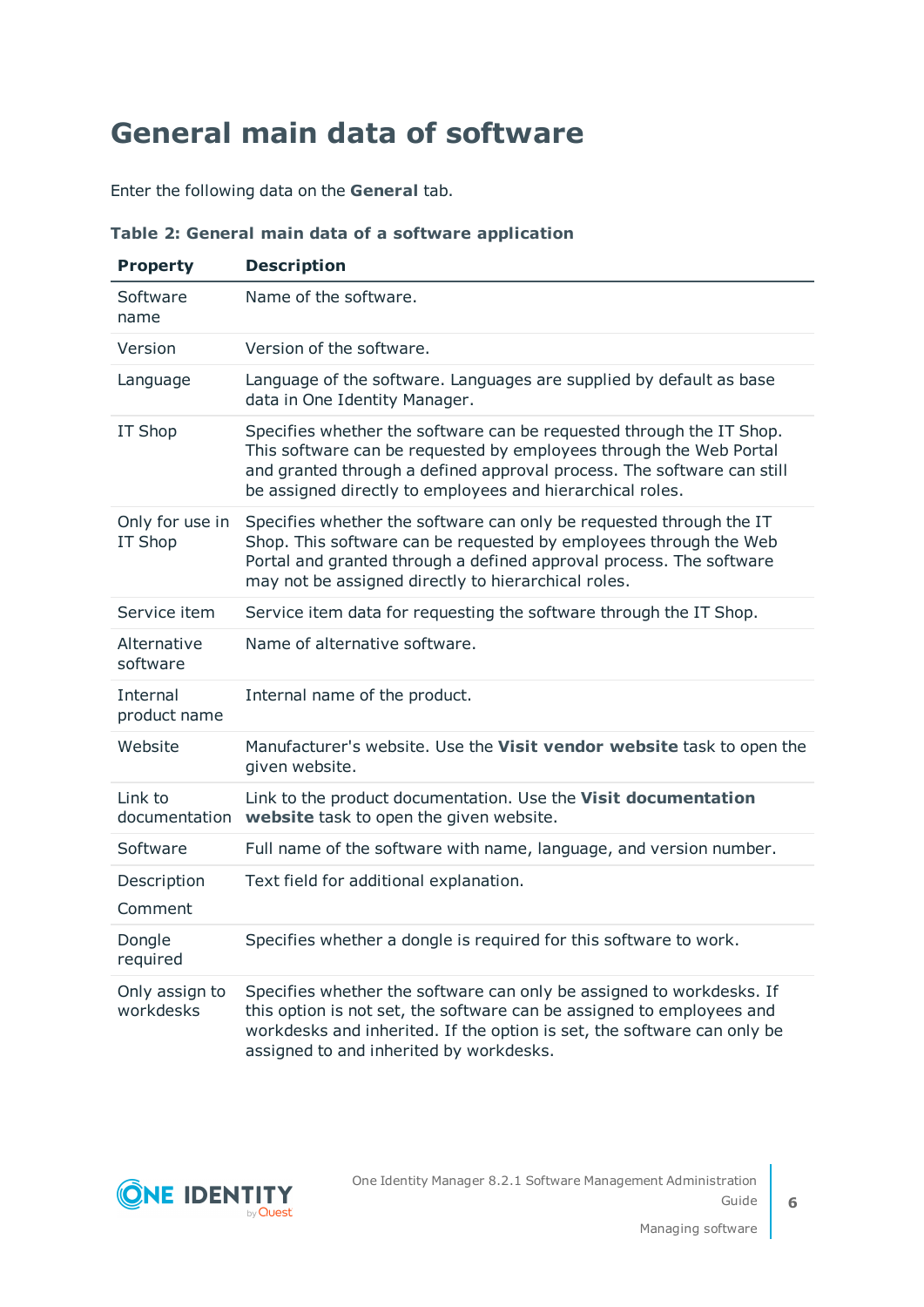| <b>Property</b>                               | <b>Description</b>                                                                                                                                                                                                                                                  |
|-----------------------------------------------|---------------------------------------------------------------------------------------------------------------------------------------------------------------------------------------------------------------------------------------------------------------------|
| Only assigned<br>to employees.                | Specifies whether the software can only be assigned to employees. If<br>this option is not set, the software can be assigned to employees and<br>workdesks and inherited. If the option is set, the software can only be<br>assigned to and inherited by employees. |
| Deactivated                                   | Specifies whether the software is still used or not. Only software that is<br>enabled can be assigned in One Identity Manager. If the software is not<br>enabled, it cannot be assigned but existing assignments remain intact.                                     |
| Spare field no.<br>$01$ Spare<br>field no. 10 | Additional company-specific information. Use the Designer to customize<br>display names, formats, and templates for the input fields.                                                                                                                               |

### <span id="page-6-0"></span>**Extended main data of software**

On the **Extended** tab, enter the data for installing software.

NOTE: Permitted values are predefined. Use the Designer to define other permitted values.

| <b>Property</b>                   | <b>Description</b>                                                                                                                |
|-----------------------------------|-----------------------------------------------------------------------------------------------------------------------------------|
| Installation<br>type              | Type of installation. Permitted values are Local installation and Network<br>installation.                                        |
| Use state                         | The actual state of usage. Permitted values are <b>Planned, Available</b> , and<br>Not available.                                 |
| Use state<br>changed on           | Date on which the use state was changed.                                                                                          |
| Access<br>type                    | How the software is accessed. Permitted values are <b>Limited access</b> and<br><b>Public access.</b>                             |
| Change<br>cycle                   | Type of change cycle. Permitted values are Yearly, Monthly, Quarterly,<br>and On demand.                                          |
| Approval<br>process               | Approval process for the software. Permitted values are <b>General</b><br>approval, Approval by item, and Global approval.        |
| Supported<br>operating<br>systems | Provides information about which operating systems are supported. Use the<br>button $\mathbf{f}$ to insert new operating systems. |
| date                              | Installation Installation date of the software.                                                                                   |

#### **Table 3: Extended main data of a software application**

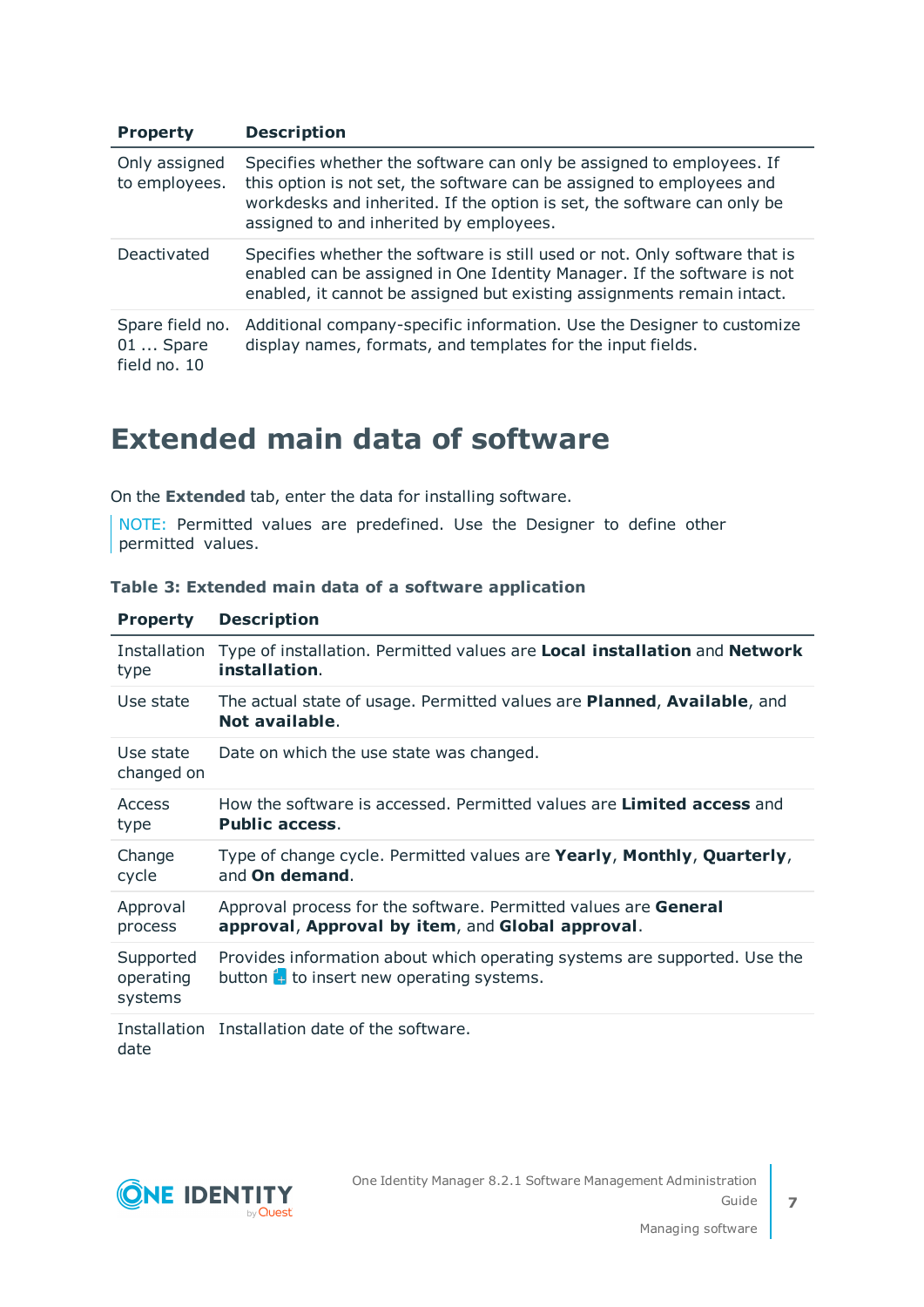#### **Property Description**

Risk index Value for evaluating the risk of assigning the software to employees. Set a value in the range **0** to **1**. This field is only visible if the **QER | CalculateRiskIndex** configuration parameter is set. For more information, see the *One Identity Manager Risk Assessment Administration Guide*.

### <span id="page-7-0"></span>**Software supervisors**

Enter the employees that are responsible for the software on the **Supervisors** tab.

**Table 4: Employees responsible for a software application**

| <b>Property</b>                        | <b>Description</b>                                                                                                                                                               |
|----------------------------------------|----------------------------------------------------------------------------------------------------------------------------------------------------------------------------------|
| Expert and<br>deputy Expert            | Expert and deputy for the software.                                                                                                                                              |
|                                        | If the software can be requested in the IT Shop, the experts are automat-<br>ically members in the application role for product owners to which the<br>service item is assigned. |
| Coordinator                            | Software coordinator                                                                                                                                                             |
| IT manager<br>and deputy IT<br>manager | IT manager and deputy for the software.                                                                                                                                          |

### <span id="page-7-1"></span>**Software inventory data**

Enter the required inventory information on the **Inventory** tab. This information can be included in the performance calculation if necessary.

**Table 5: Software application inventory data**

| <b>Property</b>  | <b>Description</b>                                                                         |
|------------------|--------------------------------------------------------------------------------------------|
| Usage [months]   | Period of use for the software in months.                                                  |
|                  | Internal transfer price Information about the price for invoicing the software internally. |
| Company software | Specifies whether the software is the company's own software.                              |

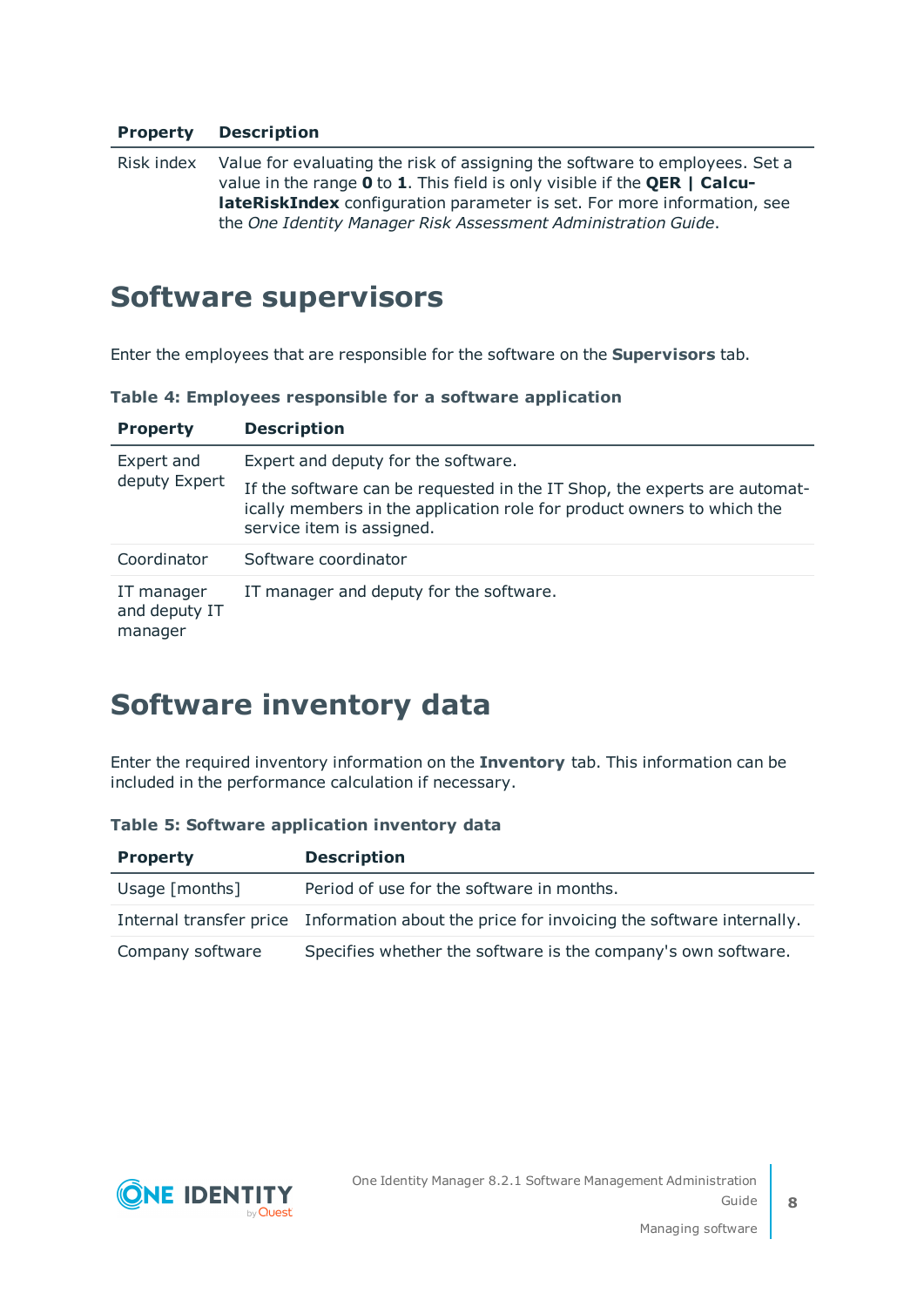## <span id="page-8-0"></span>**Assigning software to workdesks and employees**

You can assign software directly or indirectly to employees or workdesks. In the case of indirect assignment, employees (workdesks) and software applications are grouped into hierarchical roles. The number of software applications is calculated from the position in the hierarchy and the direction of inheritance assigned to an employee (or workdesk).

Software can also be assigned to employees through IT Shop requests. Add employees to a shop as customers so that software can be assigned through IT Shop requests. Any software that can be assigned to this shop can be requested by the customers. Requested software is assigned to the employees after approval is granted.

Using system roles, you can group together software and assign it to employees and workdesks as a package. You can create system roles that only contain software. You can also group any number of company resources into a system role.

#### **Prerequisites for indirect assignment of software to employees**

<sup>l</sup> Assignment of employees and software is permitted for the role class (department, cost centers, location, or business role).

#### **Prerequisites for indirect assignment of software to workdesks**

• Assignment of workdesks and software is permitted for the role class (department, cost center, location or business role).

#### *To configure assignments to roles of a role class*

1. In the Manager, select role classes in the **Organizations > Basic configuration data > Role classes** category.

 $-$  OR  $-$ 

In the Manager, select role classes in the **Business roles > Basic configuration data > Role classes** category.

- 2. Select the **Configure role assignments** task and configure the permitted assignments.
	- <sup>l</sup> To generally allow an assignment, enable the **Assignments allowed** column.
	- <sup>l</sup> To allow direct assignment, enable the **Direct assignments permitted** column.
- 3. Save the changes.

NOTE: There are other configuration settings that play a role when company resources are inherited through departments, cost centers, locations, and business roles. For example, role inheritance might be blocked or inheritance of employees or workdesks not allowed. For more detailed information about the basic principles for assigning company resources, see the *One Identity Manager Identity Management Base Module*

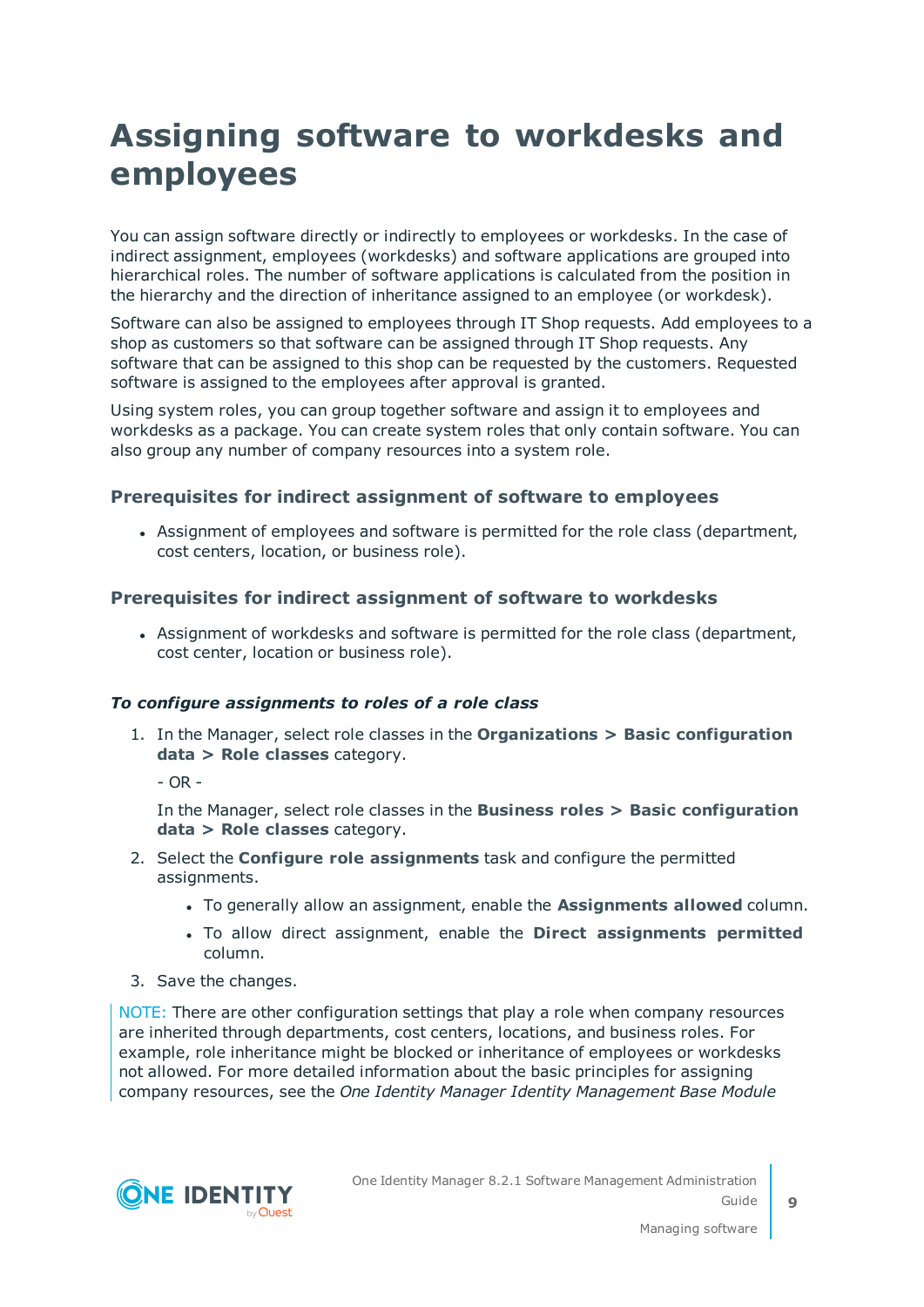#### *Administration Guide*.

For detailed information see the following guides:

| <b>Topic</b>                                            | Guide                                                                                                                         |
|---------------------------------------------------------|-------------------------------------------------------------------------------------------------------------------------------|
| iting company resources                                 | Basic principles for assigning and inher- One Identity Manager Identity Management<br><b>Base Module Administration Guide</b> |
|                                                         | One Identity Manager Business Roles Admin-<br><i>istration Guide</i>                                                          |
| Assigning company resources through<br>IT Shop requests | One Identity Manager IT Shop Administration<br>Guide                                                                          |
| System roles                                            | One Identity Manager System Roles Admin-<br><i>istration Guide</i>                                                            |

#### **Detailed information about this topic**

- Assigning software to [departments,](#page-9-0) cost centers, and locations on page 10
- [Assigning](#page-10-0) software to business roles on page  $11$
- Adding [software](#page-11-0) to the IT Shop on page 12
- Assigning software directly to [employees](#page-12-0) on page  $13$
- Assigning software directly to [workdesks](#page-12-1) on page  $13$
- Adding [software](#page-13-0) to system roles on page 14

### <span id="page-9-0"></span>**Assigning software to departments, cost centers, and locations**

You can assign software to departments, cost centers, and locations so that the software is inherited by employees and workdesks through these organizations.

#### *To assign a software application to departments, cost centers, or locations*

- 1. In the Manager, select the **Software > Software** category.
- 2. Select the software in the result list.
- 3. Select the **Assign organizations** task.
- 4. In the **Add assignments** pane, assign the organizations:
	- <sup>l</sup> On the **Departments** tab, assign departments.
	- **.** On the **Locations** tab, assign locations.
	- **.** On the **Cost centers** tab, assign cost centers.

TIP: In the **Remove assignments** pane, you can remove assigned organizations.

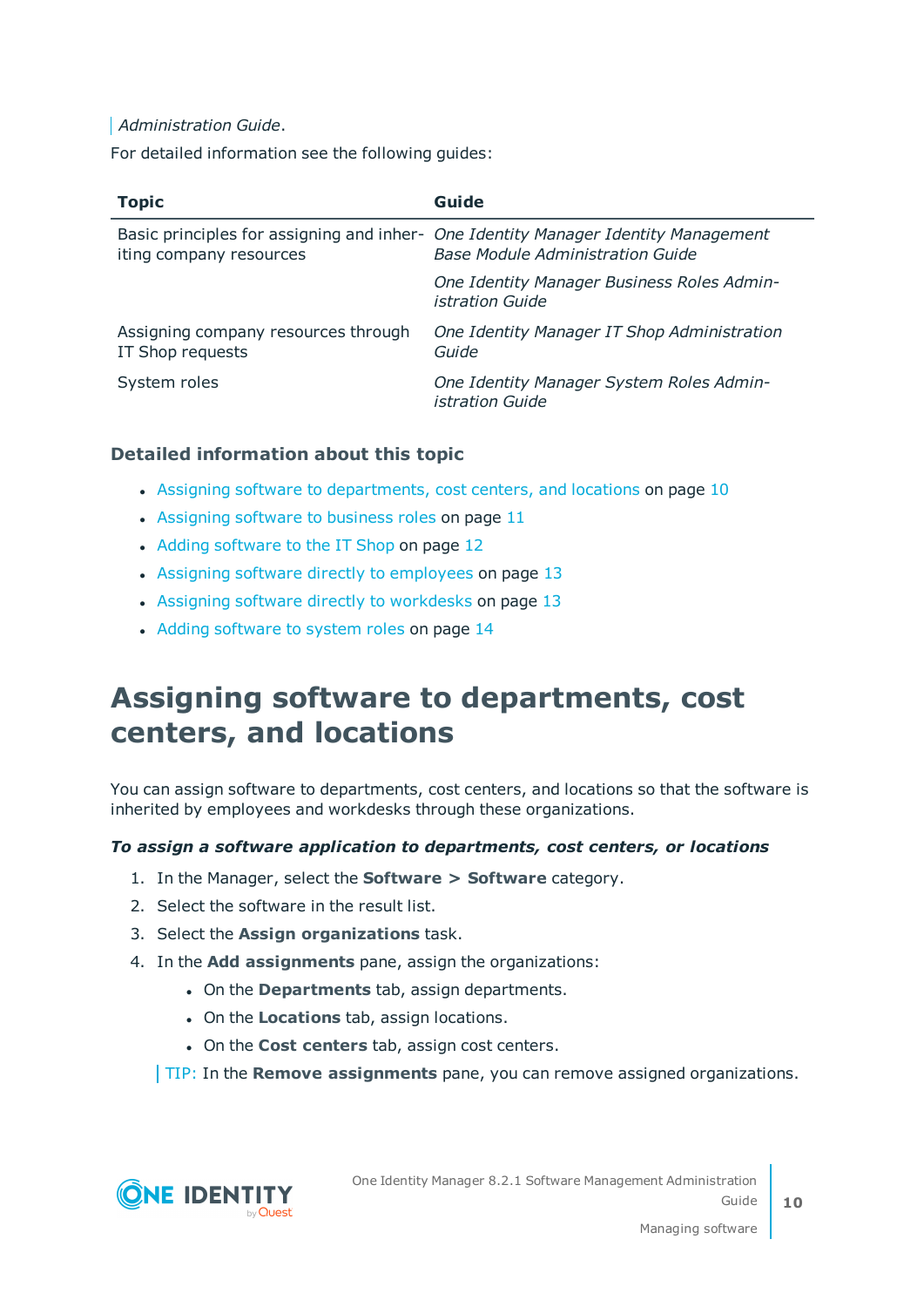#### *To remove an assignment*

- **Select the organization and double-click**  $\bigcirc$ **.**
- 5. Save the changes.

#### **Related topics**

- [Assigning](#page-10-0) software to business roles on page 11
- Adding [software](#page-11-0) to the IT Shop on page 12
- Assigning software directly to [employees](#page-12-0) on page  $13$
- Assigning software directly to [workdesks](#page-12-1) on page 13

### <span id="page-10-0"></span>**Assigning software to business roles**

NOTE: This function is only available if the Business Roles Module is installed.

You can assign software to business roles so that the software can be assigned to employees and workdesks through these business roles.

#### *To assign a software application to business roles*

- 1. In the Manager, select the **Software > Software** category.
- 2. Select the software in the result list.
- 3. Select the **Assign business roles** task.
- 4. In the **Add assignments** pane, select the role class and assign business roles.

TIP: In the **Remove assignments** pane, you can remove assigned business roles.

#### *To remove an assignment*

- **Select the business role and double-click**  $\odot$ **.**
- 5. Save the changes.

#### **Related topics**

- Assigning software to [departments,](#page-9-0) cost centers, and locations on page 10
- Adding [software](#page-11-0) to the IT Shop on page 12
- Assigning software directly to [employees](#page-12-0) on page  $13$
- Assigning software directly to [workdesks](#page-12-1) on page 13

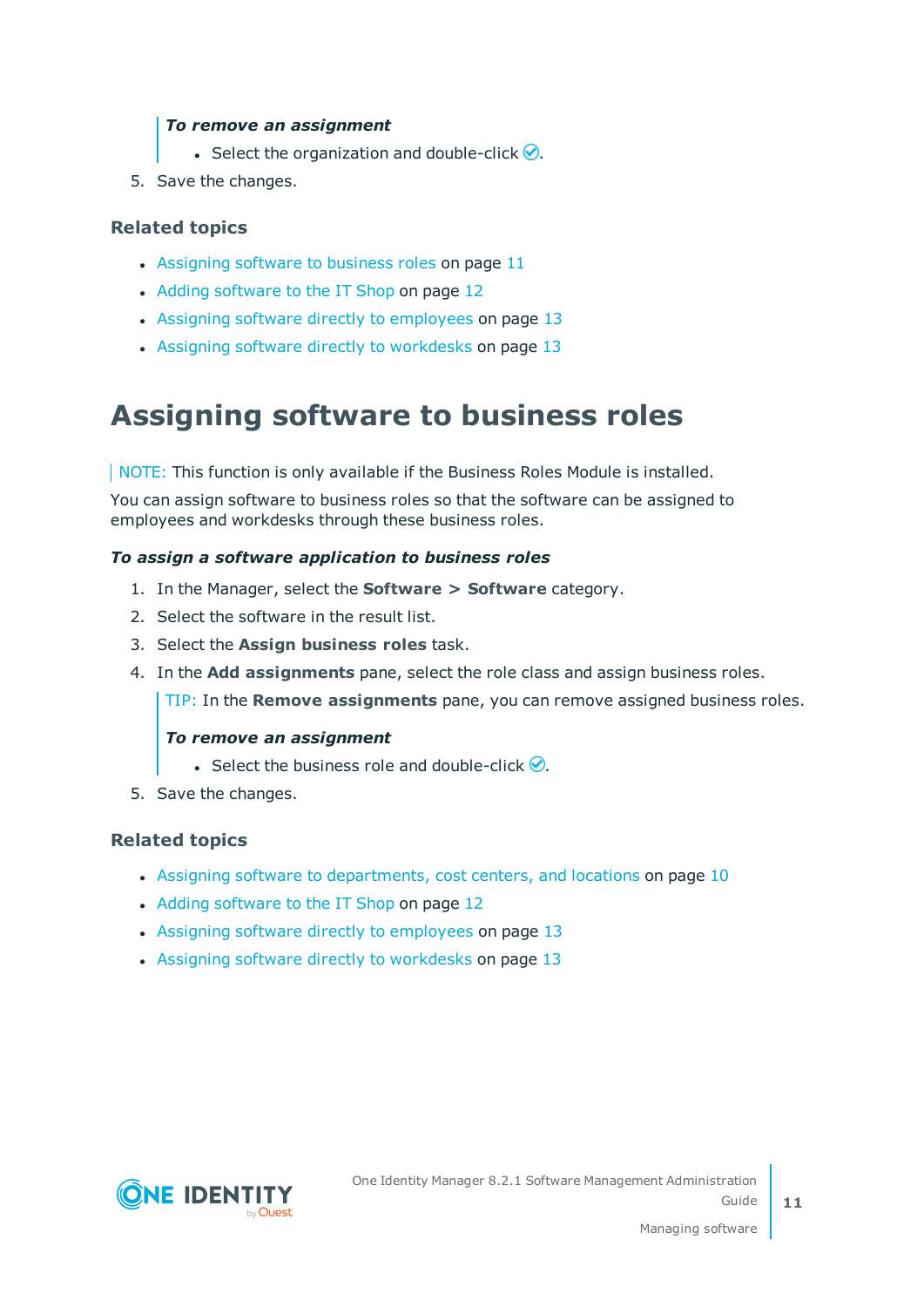## <span id="page-11-0"></span>**Adding software to the IT Shop**

Once software is assigned to an IT Shop shelf, it can be ordered by the shop's customers. There are other prerequisites required to make software requestable.

- <sup>l</sup> The software must be labeled with the **IT Shop** option.
- The software must be assigned to a service item.
- If you want the software to be assigned only to employees through the IT Shop, the software must also be marked with the **Only use in IT Shop**. Then, the software may no longer be assigned directly to hierarchical roles.

#### *To add a software application to the IT Shop*

- 1. In the Manager, select the **Software > Software** category.
- 2. Select the software in the result list.
- 3. Select **Add to IT Shop**.
- 4. In the **Add assignments** pane, assign the software to IT Shop shelves.
- 5. Save the changes.

#### *To remove a software application from individual IT Shop shelves*

- 1. In the Manager, select the **Software > Software** category.
- 2. Select the software in the result list.
- 3. Select the **Add to IT Shop** task.
- 4. In the **Remove assignments** pane, remove the software from the IT Shop shelves.
- 5. Save the changes.

#### *To remove a software application all IT Shop shelves*

- 1. In the Manager, select the **Software > Software** category.
- 2. Select the software in the result list.
- 3. Select the **Remove from all shelves (IT Shop)** task.
- 4. Confirm the security prompt with **Yes**.
- 5. Click **OK**.

The software is removed from all shelves by the One Identity Manager Service. All requests and assignment requests that include this software are canceled in the process.

For detailed information about requesting company resources through the IT Shop, see the *One Identity Manager IT Shop Administration Guide*.

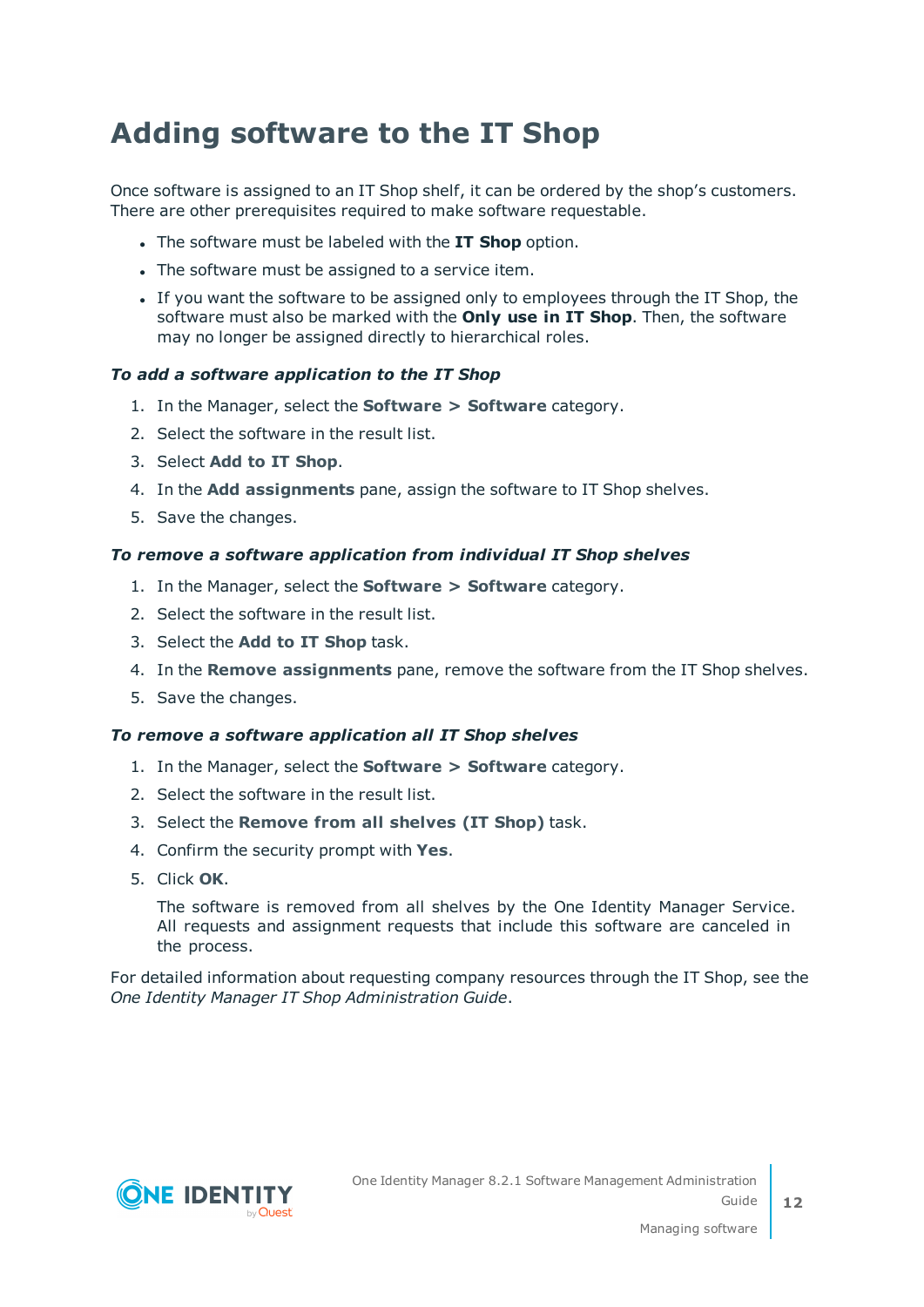#### **Related topics**

- General main data of [software](#page-5-0) on page 6
- Assigning software to [departments,](#page-9-0) cost centers, and locations on page 10
- [Assigning](#page-10-0) software to business roles on page 11
- Assigning software directly to [employees](#page-12-0) on page  $13$
- Assigning software directly to [workdesks](#page-12-1) on page  $13$

### <span id="page-12-0"></span>**Assigning software directly to employees**

The default procedure for distributing company resources to employees is to add them to roles and assign company resources to these roles. In order to react quickly to special requests, you can also assign company resources directly to an employee.

#### *To assign a software application directly to employees*

- 1. In the Manager, select the **Software > Software** category.
- 2. Select the software in the result list.
- 3. Select the **Assign to employees** task.
- 4. In the **Add assignments** pane, add employees.

TIP: In the **Remove assignments** pane, you can remove assigned employees.

#### *To remove an assignment*

- Select the employee and double-click  $\bigcirc$ .
- 5. Save the changes.

#### **Related topics**

- Assigning software to [departments,](#page-9-0) cost centers, and locations on page 10
- [Assigning](#page-10-0) software to business roles on page 11
- Adding [software](#page-11-0) to the IT Shop on page 12

### <span id="page-12-1"></span>**Assigning software directly to workdesks**

Software can be assigned directly or indirectly to a workdesk. Indirect assignment is carried out by assigning workdesks and software to company structures, such as departments, cost centers, locations, or business roles.

To react quickly to special requests, you can assign software applications directly to workdesks.

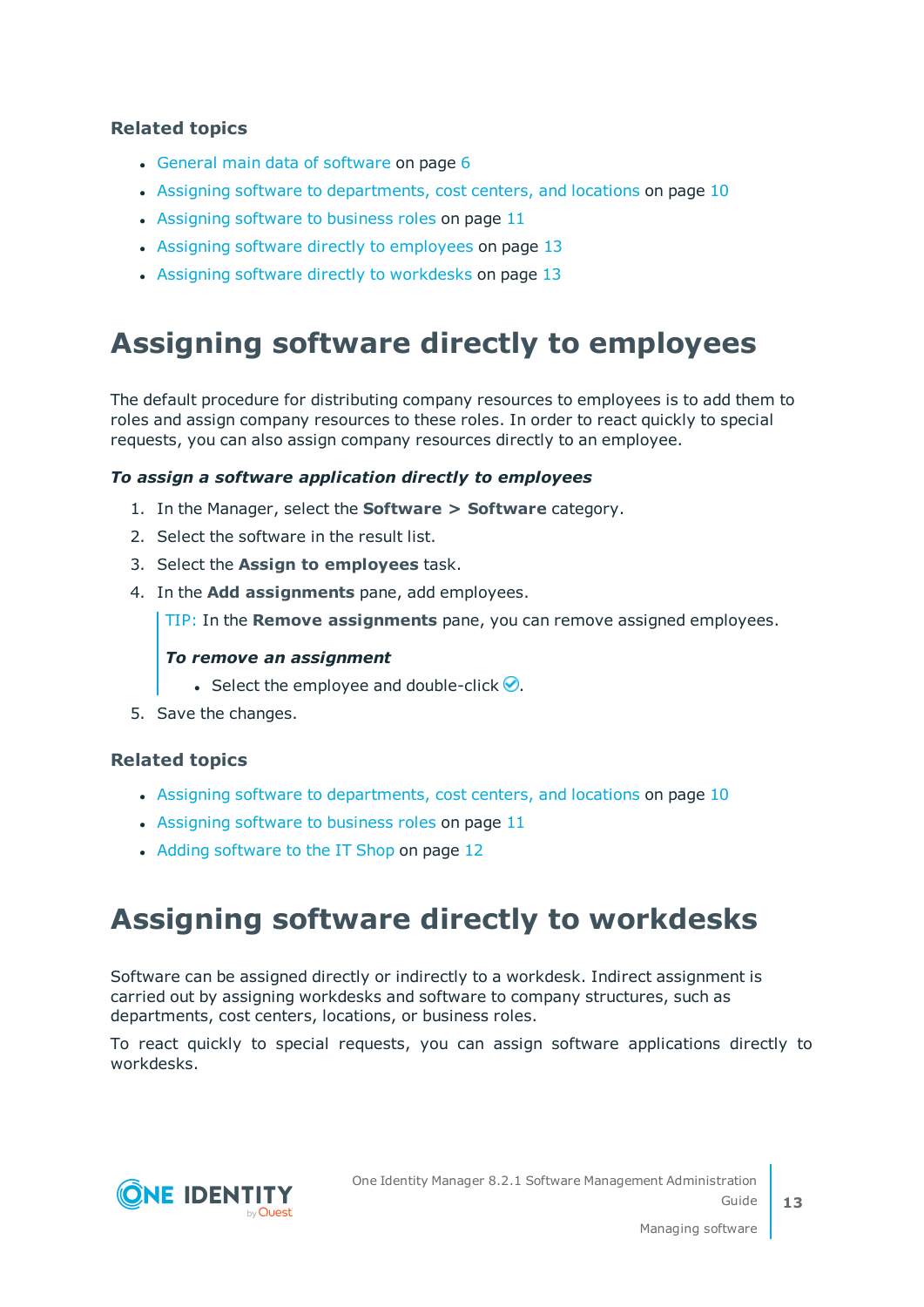#### *To assign a software application directly to workdesks*

- 1. In the Manager, select the **Software > Software** category.
- 2. Select the software in the result list.
- 3. Select the **Assign workdesks** task.
- 4. In the **Add assignments** pane, assign workdesks.

TIP: In the **Remove assignments** pane, you can remove assigned workdesks.

#### *To remove an assignment*

- **Select the workdesk and double-click**  $\odot$ **.**
- 5. Save the changes.

#### **Related topics**

- Assigning software to [departments,](#page-9-0) cost centers, and locations on page 10
- [Assigning](#page-10-0) software to business roles on page  $11$

### <span id="page-13-0"></span>**Adding software to system roles**

NOTE: This function is only available if the System Roles Module is installed.

Use this task to individually group software packages for employees, workdesks, and role. Employees and workdesks can obtain software packages directly or by inheriting them over company structures. It is also possible to request software packages through the IT Shop.

NOTE: Software, which has the **Only use in IT Shop** option set, can only be assigned to system roles that also have this option set. For more information, see the *One Identity Manager System Roles Administration Guide*.

#### *To assign a software application to system roles*

- 1. In the Manager, select the **Software > Software** category.
- 2. Select the software in the result list.
- 3. Select the **Assign system roles** task.
- 4. In the **Add assignments** pane, assign system roles.

TIP: In the **Remove assignments** pane, you can remove assigned system roles.

#### *To remove an assignment*

- **Select the system role and double-click**  $\bigcirc$ **.**
- 5. Save the changes.

When you assign a system role to employees, the software application are inherited by those employees.

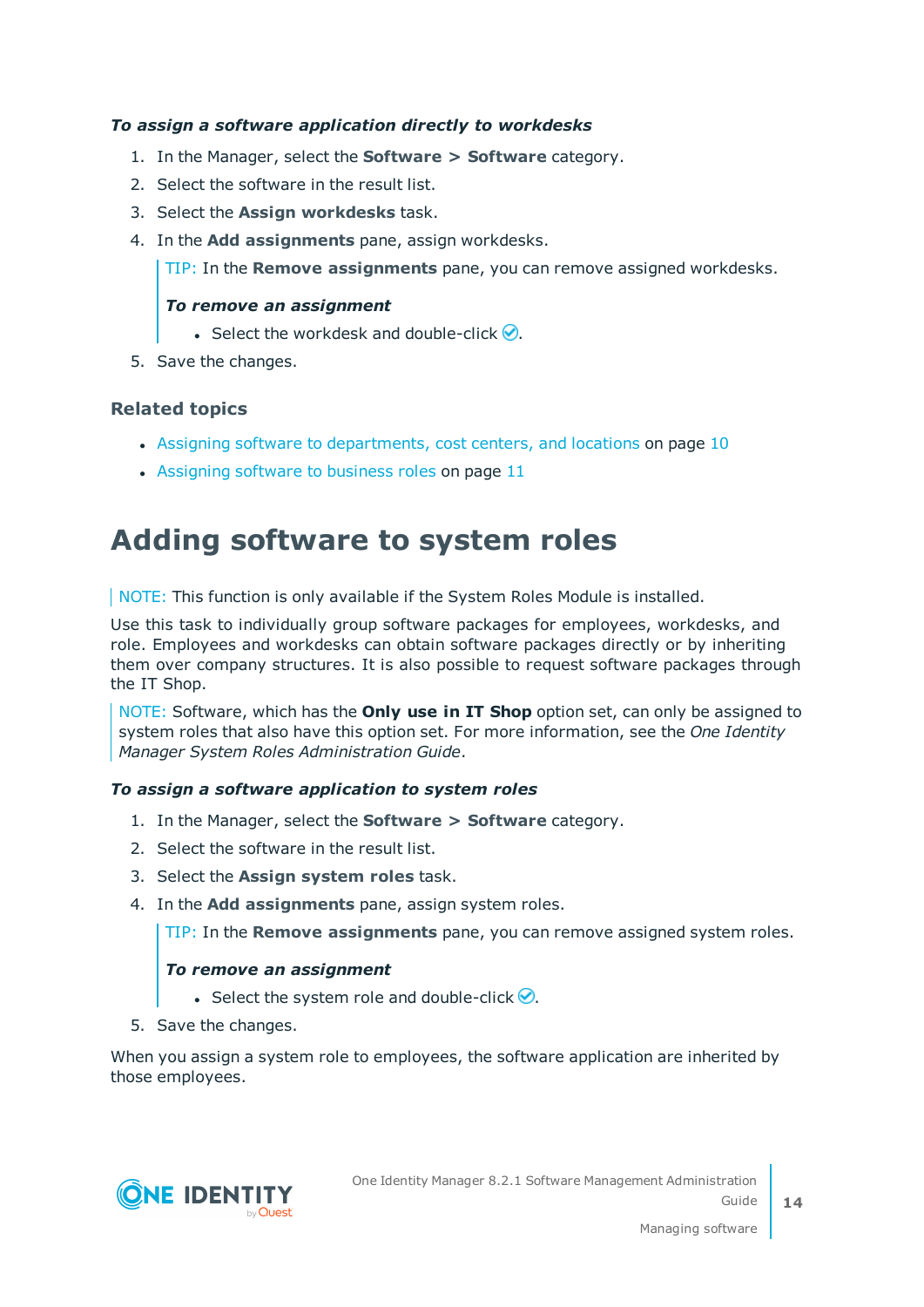## <span id="page-14-0"></span>**Assigning extended properties to software**

Extended properties are meta objects, such as operating codes, cost codes, or cost accounting areas that cannot be mapped directly in One Identity Manager.

#### *To specify extended properties for a software application*

- 1. In the Manager, select the **Software > Software** category.
- 2. Select the software in the result list.
- 3. Select the **Assign extended properties** task.
- 4. In the **Add assignments** pane, assign extended properties.

TIP: In the **Remove assignments** pane, you can remove assigned extended properties.

#### *To remove an assignment*

- **Select the extended property and double-click**  $\bigcirc$ **.**
- 5. Save the changes.

For more information about using extended properties, see the *One Identity Manager Identity Management Base Module Administration Guide*.

## <span id="page-14-1"></span>**Deleting software**

You can only delete software when it is no longer assigned to employees, workdesks, or roles. Remove any assignments before you delete the software.

#### *To delete a software application*

- 1. In the Manager, select the **Software > Software** category.
- 2. Select the software in the result list.
- 3. Delete the software.
- 4. Confirm the security prompt with **Yes**.

#### **Related topics**

- Assigning software to [departments,](#page-9-0) cost centers, and locations on page 10
- [Assigning](#page-10-0) software to business roles on page  $11$
- Adding [software](#page-11-0) to the IT Shop on page 12
- Assigning software directly to [employees](#page-12-0) on page  $13$



One Identity Manager 8.2.1 Software Management Administration Guide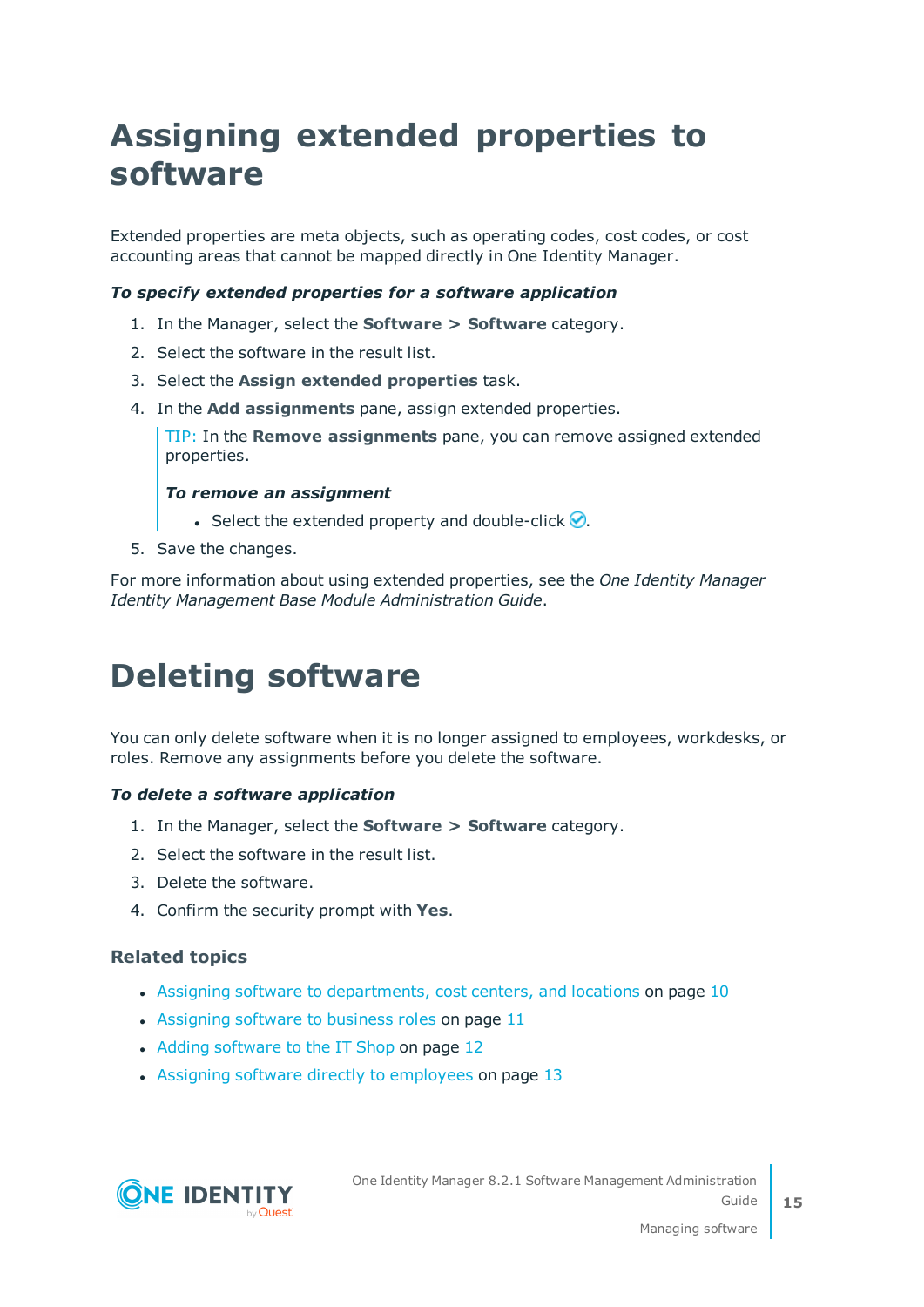- Assigning software directly to [workdesks](#page-12-1) on page  $13$
- Adding [software](#page-13-0) to system roles on page 14

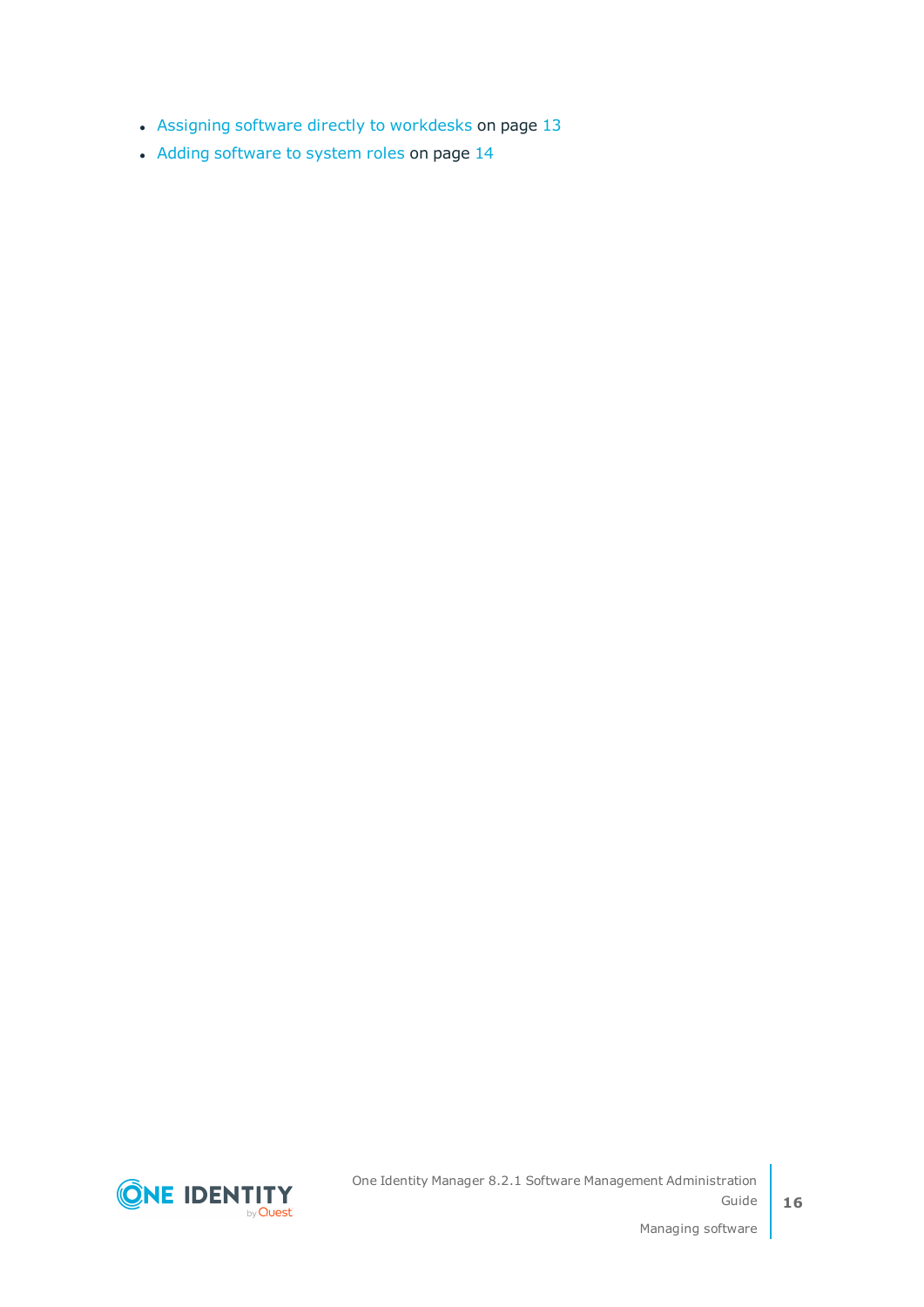# **Appendix A**

## <span id="page-16-0"></span>**Appendix:Configuration parameters for managing software**

The following configuration parameters are additionally available in One Identity Manager after the module has been installed.

| Table 6: Configuration parameters for managing software applications |  |  |  |  |
|----------------------------------------------------------------------|--|--|--|--|
|----------------------------------------------------------------------|--|--|--|--|

| <b>Configuration Description</b><br>parameter |                                                                                                                                                                                                                                                                                                                                                                                     |
|-----------------------------------------------|-------------------------------------------------------------------------------------------------------------------------------------------------------------------------------------------------------------------------------------------------------------------------------------------------------------------------------------------------------------------------------------|
| Software                                      | Specifies whether software management is supported.                                                                                                                                                                                                                                                                                                                                 |
| Software  <br>Application                     | Preprocessor relevant configuration parameter to control the database<br>model components for managing software. If the parameter is set, the<br>components for managing software are available. Changes to this<br>parameter require the database to be recompiled.                                                                                                                |
|                                               | NOTE: If you disable the configuration parameter at a later date,<br>model components and scripts that are not longer required, are<br>disabled. SQL procedures and triggers are still carried out. For more<br>information about the behavior of preprocessor relevant configuration<br>parameters and conditional compiling, see the One Identity Manager<br>Configuration Guide. |

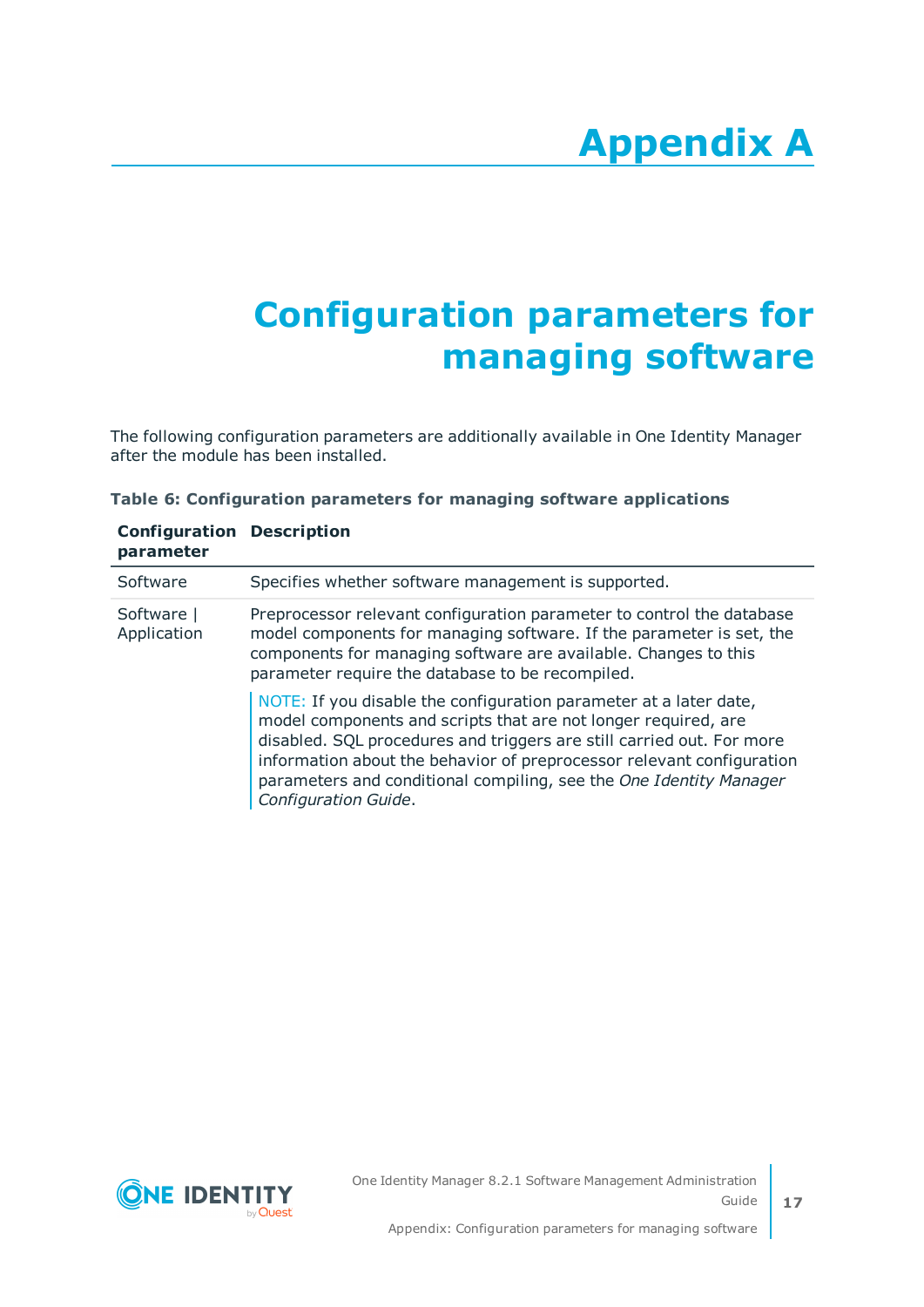## <span id="page-17-0"></span>**Appendix:Technical details of inheriting software**

Employees can directly obtain software. Furthermore, employees inherit (and pass on) all software applications from all the roles of which they are members (PersonIn<BaseTree> table) as well as the software of all the roles that are referenced over a foreign key relationship (Person table, UID\_<BaseTree> column). Direct and indirect assignments of software to employees are mapped in the PersonHasApp table.

A workdesk can directly obtain software. Furthermore, workdesks inherit (and pass on) all software applications from all the roles of which they are members (PersonIn<BaseTree> table) as well as the software of all the roles that are referenced over a foreign key relationship (Workesk table, UID <BaseTree> column). Direct and indirect assignments of software to workdesks are mapped in the WorkdeskhasApp table.

Assignments of roles to software are stored in the <BaseTree>HasApp table. Software can also be inherited through system roles. For more information, see the *One Identity Manager System Roles Administration Guide*.



#### **Figure 1: Inheritance with direct assignment of software to employees**

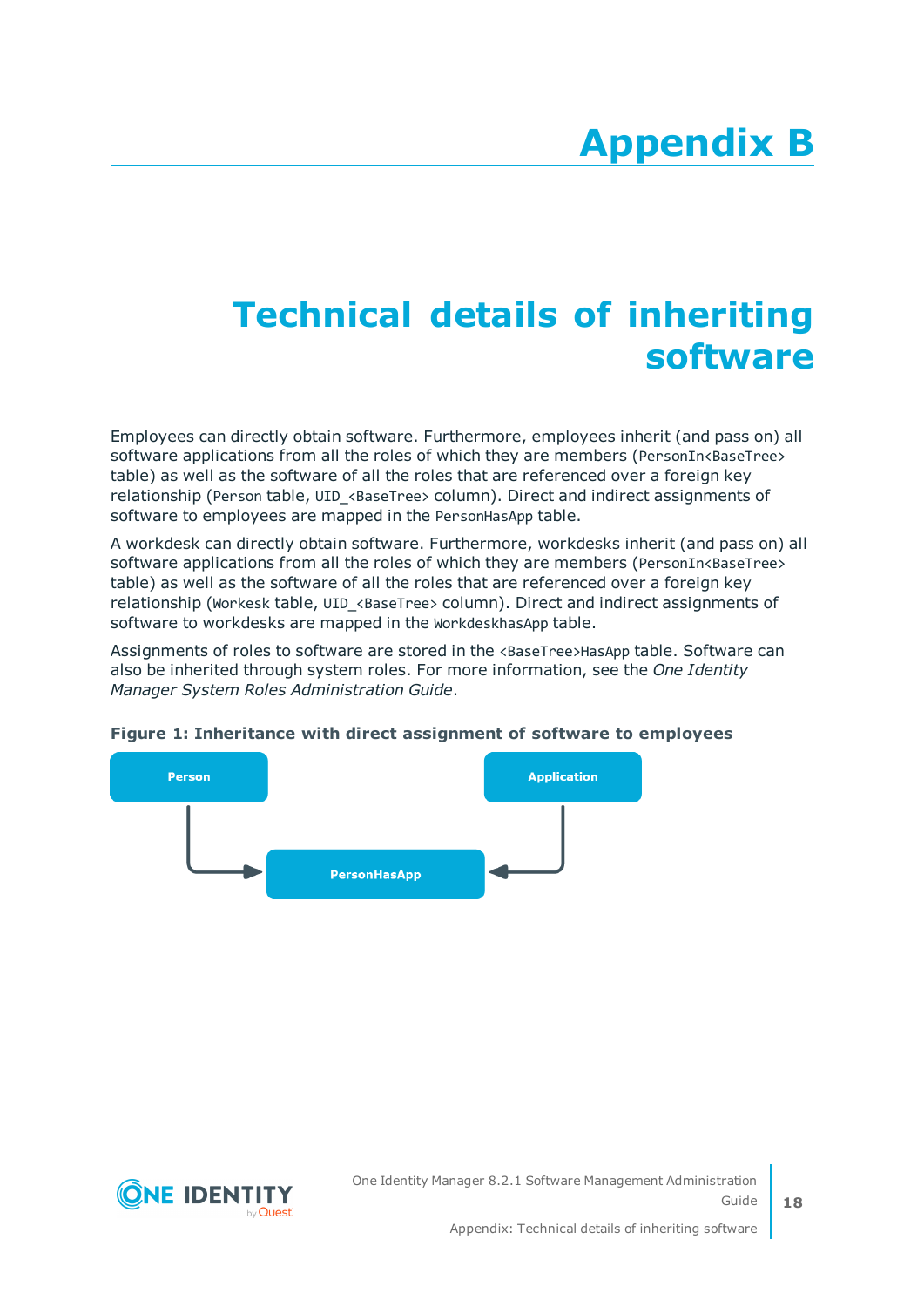**Figure 2: Inheritance with indirect secondary assignment of software to employees**



**Figure 3: Inheritance with indirect primary assignment of software to employees**





One Identity Manager 8.2.1 Software Management Administration Guide

Appendix: Technical details of inheriting software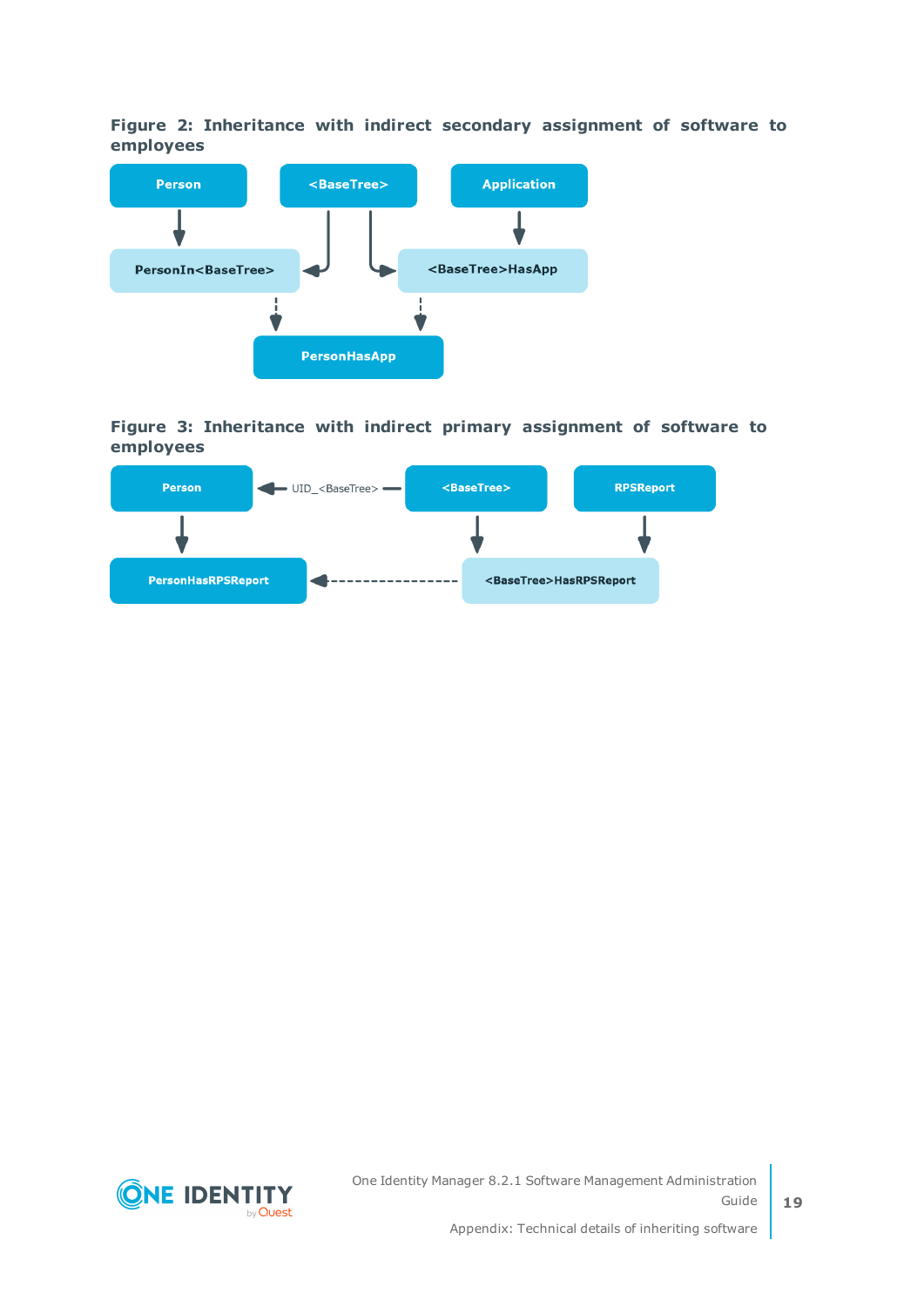<span id="page-19-0"></span>One Identity solutions eliminate the complexities and time-consuming processes often required to govern identities, manage privileged accounts and control access. Our solutions enhance business agility while addressing your IAM challenges with on-premises, cloud and hybrid environments.

## <span id="page-19-1"></span>**Contacting us**

For sales and other inquiries, such as licensing, support, and renewals, visit <https://www.oneidentity.com/company/contact-us.aspx>.

## <span id="page-19-2"></span>**Technical support resources**

Technical support is available to One Identity customers with a valid maintenance contract and customers who have trial versions. You can access the Support Portal at [https://support.oneidentity.com/.](https://support.oneidentity.com/)

The Support Portal provides self-help tools you can use to solve problems quickly and independently, 24 hours a day, 365 days a year. The Support Portal enables you to:

- Submit and manage a Service Request
- View Knowledge Base articles
- Sign up for product notifications
- Download software and technical documentation
- View how-to videos at [www.YouTube.com/OneIdentity](http://www.youtube.com/OneIdentity)
- Engage in community discussions
- Chat with support engineers online
- View services to assist you with your product